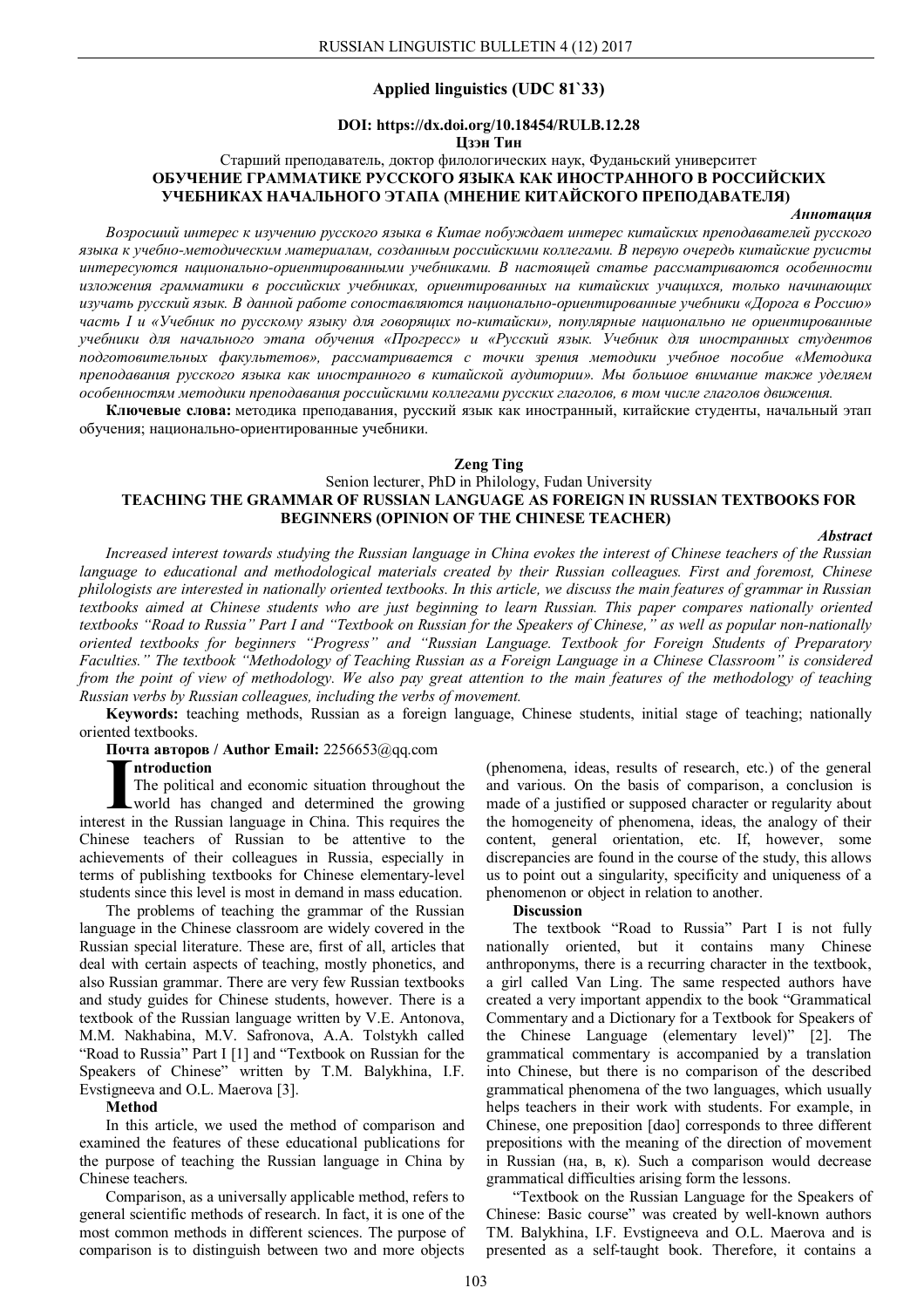Russian-Chinese dictionary and grammatical tables with translation into Russian in the appendix, but all assignments in the textbook are also translated into Chinese, and when the grammatical material is presented in Russian, this information is compared to the same phenomena in Chinese. That is, we perceive this book as a truly nationally oriented textbook. It describes the many realities of the Chinese life. This textbook is very convenient for teaching Chinese students, although there are no comparable grammatical explanations in it, as in the previous one.

The grammatical material in Russian textbooks is presented in accordance with the basic principles of its organization, adopted in the Russian method of teaching Russian as a foreign language: There is a connection between morphology and syntax, an educational material has a complex-concentric organization. After all, knowledge of grammar cannot be applied without the knowledge of vocabulary and proper pronunciation skills.

The basic unit of teaching grammar is a sentence. Speech samples, models and rules are used as presentation methods for teaching grammar in Russian textbooks. The text is used as a material for observation and analysis of using grammatical forms and syntactic constructions.

The grammatical material was selected by the Russian colleagues with regards to the aims and stages of the training in accordance with the communicative attitudes in teaching. In Russian textbooks, practical grammar is included into the system of teaching Russian; it combines both theoretical material and exercises. Such categories of a noun as gender and number, case forms, meanings of cases and means of their expression are studied. In the course of studying the adjective, the categories of gender, number and case are important, the complete and concise form of this part of speech, as well as its degree of comparison. The richness of the Russian language in terms of inflexions prompts the use of the method of sequential introduction of grammatical material by the Russian language teachers to ensure gradual assimilation of grammatical forms by students, especially Chinese students since Chinese is not inflectional. We have already described the difference between Chinese and Russian in more detail [10, P. 69].

Russian textbooks consider such categories of the verb as a person, time, general and particular temporal meanings of verbal forms, as well as various ways of designating time in the Russian language. Creators of educational materials pay attention to such a complex category as the verb aspects. Typically, a specific opposition is considered. Types of aspects use are worked out in exercises. At the initial stage of learning, forms of the imperative and subjunctive mood are also included into teaching materials. Students learn various means of expressing motivation, obligation, possibility and impossibility, probability and improbability in the Russian language. Verbs of movement (both unidirectional and multidirectional) are described in detail, including the use of verbs with prefixes in direct meaning. As for pronouns, the creators of textbooks pay attention to personal, possessive, demonstrative, relative and interrogative pronouns.

Teaching grammar is usually accompanied by the use of visual learning tools: Tables, diagrams, drawings and even photographs.

"Textbook on the Russian Language for the Speakers of Chinese" written by T.M. Balykhina, I.F. Evstigneeva and O.L. Maerova contains 20 lessons developed by a respected team of authors, who discuss the problems of phonetics and grammar for Chinese students. It is very important for the book to contain summary grammatical tables. This helps both

students and teachers themselves, who are not native speakers of the Russian language. The presence of the Russian-Chinese dictionary in the textbook is of great help to Chinese students and teachers.

The paradigm of verbs of the first conjugation and the paradigm of verbs of the second conjugation in the forms of the present tense are given in one lesson, which seems very convenient to us because it is possible to show students the comparison of the forms of verbs of different conjugations.

After the explanation of the concept of the subject expressed by a noun in the Nominative case, the authors introduce the forms of the noun in the Genitive case meaning "where something comes from" (откуда он) and Prepositional case in the meaning of the place and the Accusative case of both animate and inanimate nouns.

The textbook written by V.E. Antonova, M.M. Nakhabina, M.V. Safronova, A.A. Tolstoy is called "Road to Russia" Part I contains 15 lessons. They are divided into 2 unequal parts. Lessons 1-5 give more attention to the formation of phonetic and graphic skills. Grammar is presented smaller amount. In lessons, 7-14 grammar takes the leading place, in our opinion, although the general structure of the lesson is still preserved (phonetic exercises, dialogues, grammar, exercises of the communicative character, educational text).

The paradigm of verbs of the first conjugation and the paradigm of verbs of the second conjugation in the forms of the present tense are given in different lessons, which is not entirely convenient for students, to our mind, because there is no comparison of forms that would help them to comprehend the main features of these two paradigms.

After the explanation of the concept of the subject expressed by a noun in the Nominative case, the authors introduce the Prepositional case of nouns in the meaning of the place, then the Accusative case of nouns in the meaning of the direct object, and the Accusative case is introduced to express the direction of movement. It seems difficult to us as one lesson contains the forms of the Accusative case of animate and inanimate nouns simultaneously.

At the same time, the explanation of the Dative case in the textbook is divided into two lessons: Lesson 11 contains Dative forms in the sense of the direction of movement to a person, and lesson 13 contains a noun and pronoun forms in the meaning of the addressee, age and logical subject in constructions with words надо, *нужно* (you need) as well *кому нравится что* (who likes what).

Each fragment of the grammar system is worked out in separate lessons with the help of drawings. At the initial stage of training, this facilitates the understanding of grammatical material greatly. However, in lesson 8 we see the drawing of the wardrobe in Exercise 24, where you have to ask where the objects are, right after the explanation of the Prepositional case of nouns used in the meaning of the place. Students should say that the coat is hanging in the wardrobe  $\epsilon$ *шкафу)*, and the clock is in the wardrobe *(на шкафу),* but during grammar explanation there are no examples of the forms of nouns ending in -y, like *в лесу* (in the forest), *на берегу* (on the beach), *наполу* (on the floor), etc. This omission puts the teacher and student doing the exercise in a predicament.

And yet, it is very important to us that the training materials in question are created by the native speakers of the Russian language, and this is crucial for us in the selection of teaching materials in the study of the Russian language in China.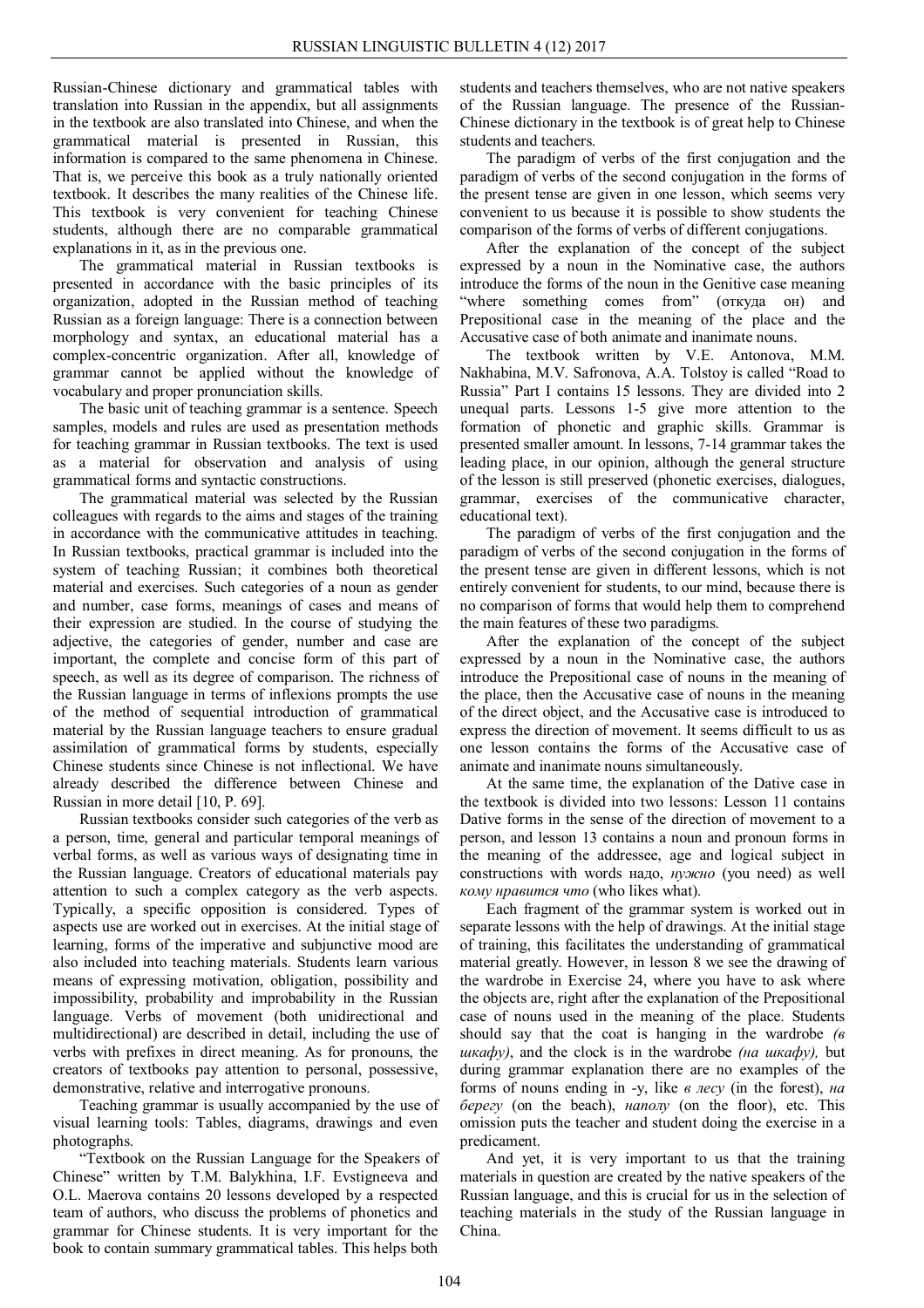The textbook "Methodology of Teaching Russian as a Foreign Language in a Chinese Classroom" created by Russian colleagues L.G. Zolotykh, M.L. Laptevoy, M.S. Kunusova, T.K. Bardeen [4] is of particular interest to Chinese teachers of Russian. This book gives us an idea of how the native speakers of the Russian language imagine the system of teaching Russian to our students. We can see the difference in the methods of teaching adopted in our and in Russian institutions of higher education. The section "Formation of Grammatical Skills" is of particular importance for us.

As for Russian textbooks non-oriented towards Chinese students at the initial stage of learning Russian as a foreign language, two publications are of interest to us. One textbook is used by Moscow teachers in the Peoples' Friendship University of Russia. It is called "Progress" and is recommended by the Coordinating Council of the centres of pre-university training of foreign citizens of the Ministry of Education and Science of the Russian Federation as a textbook for teaching the Russian language as foreign at the initial stage [8]. This textbook is a part of the educational complex of teaching the Russian language as a foreign language. It ensures the formation of communicative competence in the volume of the Educational Program for Russian as foreign and the State Standard of Elementary Level. The textbook is designed for 120 classroom hours and includes 18 lessons, including an introductory and phonetic course. At the end of the book, there is a dictionary in several languages, including Russian-Chinese.

We studied the part called "Practical Grammar" of this educational complex (Elementary level). The textbook first introduces the Accusative case of inanimate nouns, then the Prepositional case in the meaning of the place, then the Genitive case in the constructions *"Укого есть"* ("Who has"). This topic also contains an exercise with numerals, but they are not presented in the grammatical explanation, which creates some difficulties for the Chinese students. The Accusative case of animate nouns appears only in lesson 10.

The paradigm of verbs of the first conjugation and the paradigm of verbs of the second conjugation in the forms of the present tense are given in different lessons, just like in the textbook "Road to Russia." These paradigms are not compared.

The second textbook of the Russian language is used in the universities of St. Petersburg. It was written by the teachers of St. Petersburg State University L.V. Moskovkin and L.V. Silvina [5]. This textbook is designed to work at preparatory faculties and departments of Russian universities under the guidance of a teacher. The course contains 40 lessons, 8 of which are control lessons. It takes about 500- 540 hours of classroom time. We are interested in this book because some Chinese students at the initial stage in many Russian universities use it. However, this textbook is not nationally oriented and is intended for training in the Russian language environment with the Russian teacher, which, despite the popularity of this publication, creates certain difficulties for Chinese teachers who want to work with an authentic textbook.

The educational material is selected by reputable authors in accordance with the recommendations of the program of teaching Russian to foreign students at preparatory faculties and corresponds to the State Educational Standard for Russian as a foreign language of the 1st certification level.

The textbook by L.V. Moskovkin and L.V. Silvina contains communicative and language exercises that allow students to form communicative skills in oral speech, reading

and writing skills, on the one hand, and knowledge of the Russian language system, on the other hand. The system of multistage repetition and generalization of the learned grammatical material also contributes to strengthening linguistic knowledge.

Almost all grammatical material is intended for active learning in the first twenty lessons, which is due to the leading role of oral speech at the initial stages of learning. In the next twenty lessons, about half the volume of the grammatical material should be activated in the students' speech and the rest of the material is intended for passive learning, which is associated with the increased role of the student and introductory reading in the second semester.

The paradigm of verbs of the first conjugation and the paradigm of verbs of the second conjugation in the forms of the present tense are given in different lessons, as in many other Russian textbooks.

The Accusative case of inanimate nouns is given in one lesson, while the Accusative case of animate nouns is explained in another lesson, which is separated from the first one by several more case forms. We consider this presentation of grammatical material to be successful because in that case, students do not confuse different forms of the Accusative case of nouns. Students have time to comprehend such a difficult grammatical category as the Accusative case and the teacher has an opportunity to work these forms out successively in each subsequent lesson.

The system of nouns declension in the textbook is taught through the meaning of cases. This system is presented on a syntactic basis because in Russian there is a kind of subordinate connection called "governing." Therefore, when studying grammar, teachers of the Russian language as foreign present the main verbs that govern the case form in question. In this textbook, each lesson contains lists of verbs, which are used with the corresponding case form with examples of their use in phrases and sentences. After that, the authors give students an opportunity to practice their knowledge in exercises. Verbal word-combinations are repeated many times, which allows students to remember these forms well and to learn their use. This is very important for Chinese students, because in our teaching system memorization is very developed. Students in China perform a lot of written work, so the presence of a large number of grammatical exercises in the book on the Russian language is the merit of such a publication for our students.

## **Results**

Despite the presence of textbooks on the Russian language for Chinese students, and for all foreign students all of them have their own characteristic in terms of their objectives, the number of lessons, general compositional design, the arrangement of grammatical materials and the content and form of exercises. In this article, the comparison was made between the textbook "Road to Russia" Part I, "Russian Language Textbook for Chinese Speakers: Basic Course," the "Progress" and "Russian Language. Textbook for Foreign Students of Preparatory Faculties" with regard to the number of lessons, content and construction of grammatical commentaries and dictionaries in the textbook, the content and arrangement of grammatical materials, including Paradigms of verbs of the first conjugation and verbs of the second conjugation in the forms of the present tense, different cases of nouns, etc., visual training aids, levels and ways of borrowings for regional studies and national culture, etc., pros and cons of various textbooks are considered. Each of them is oriented to a particular learning area. We offer our point of view concerning these textbooks.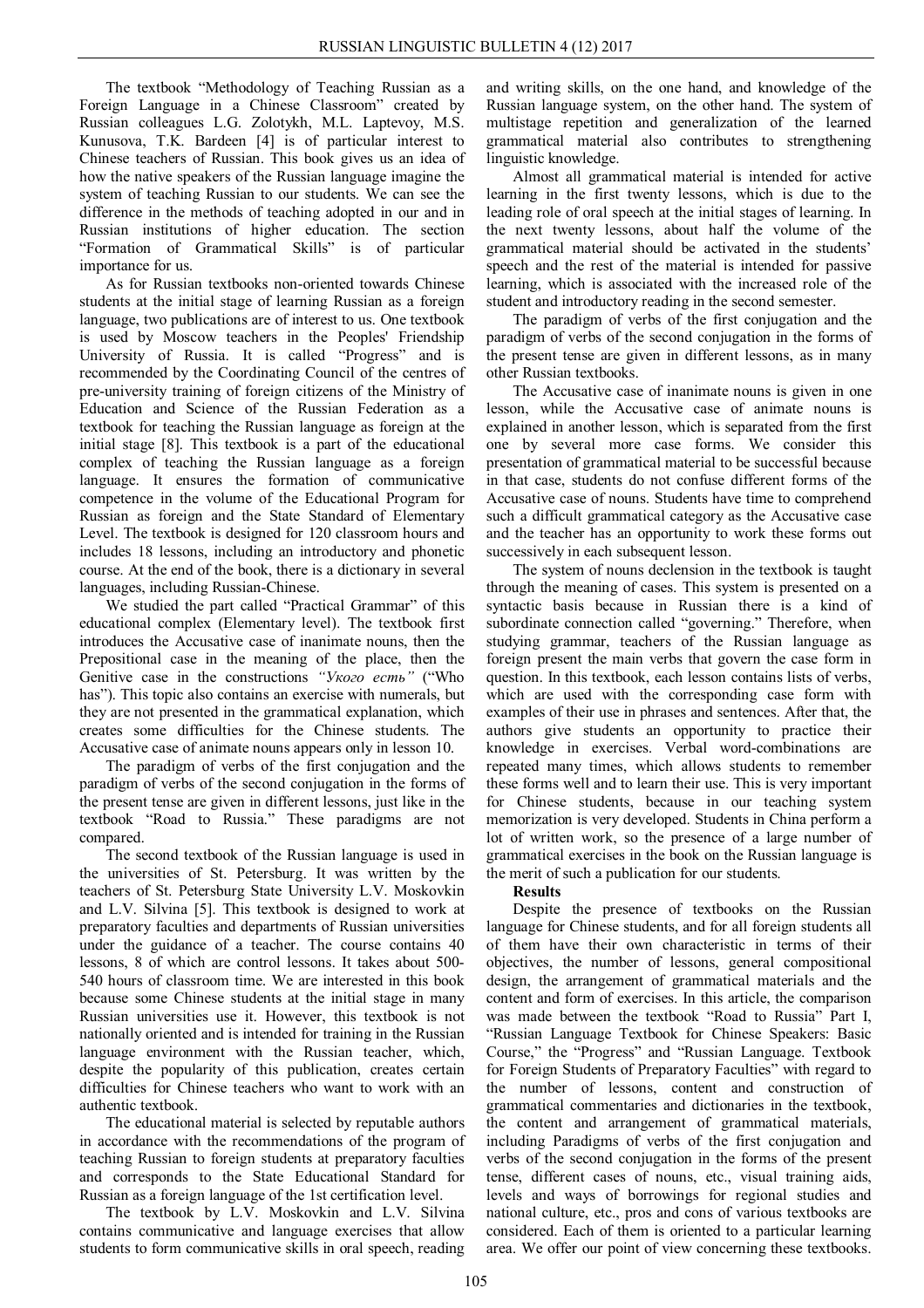We have also considered the textbook "Methods of Teaching Russian as a Foreign Language in a Chinese Classroom." In this textbook, we can see the difference in the methods teaching adopted in our and in Russian institutions of higher education.

#### **Conclusion**

The main textbook of the Russian language used in Chinese universities is a four-part book, "Basic Course of the Russian Language" published in the late 1990s and later reprinted. Its respected author is Tung Qiang [9], but we would also like to use authentic materials of contemporary

Russian colleagues in our work when teaching Russian grammar. Our young scientist Li Ming wrote an article about the problems of adapting Russian textbooks on Russian as a foreign language for Chinese students in higher education [6].

We hope that Russian teachers and scholars, together with Chinese philologists, will create new teaching materials for teaching the grammar of modern Russian as a foreign language, which will focus on teaching Chinese students and will take into account the main features of Chinese perception of the Russian language and Russian culture [7].

## **Список литературы / References**

1. Антонова В.Е. Дорога в Россию. Учебник русского языка (элементарный уровень) / В. Е. Антонова, М. М. Нахабина, М. В. Сафронова, А. А. Толстых // М.: ЦМО МГУ им. М.В. Ломоносова. – СПб.: Златоуст, 2003. – 344 с.

2. Антонова В.Е. Дорога в Россию: Грамматический комментарий и словарь к учебнику для говорящих на китайском языке (элементарный уровень) / В. Е. Антонова, М. М. Нахабина, М. В. Сафронова, А. А. Толстых // М.: ЦМО МГУ им. М.В. Ломоносова. – СПб.: Златоуст, 2009. – 180 с.

3. Балыхина Т.М. Учебник русского языка для говорящих по-китайски / Т. М. Балыхина, И. Ф. Евстигнеева, К. В. Маерова и др.// М.: Рус. яз. Курсы, 2002. – 352 с.

4. Золотых Л.Г. Методика преподавания русского языка как иностранного в китайской аудитории / Л. Г. Золотых, М. Л. Лаптева, М. С. Кунусова, Т. К. Бардина // Астрахань: Издательский дом «Астраханский университет»,  $2012. - 91$  c.

5. Московкин Л.В. Русский язык. Учебник для иностранных студентов подготовительных факультетов / Л.В. Московкин, Л.В. Сильвина. – СПб: СМИО Пресс,. 2010. – 528 с.

6. Ли Минь. Формирование языковой компетенции китайских студентов при изучении русского языка : типовые ошибки в монологической и диалогической речи и пути их преодоления : диссертация ... кандидата педагогических наук : 13.00.02 / Ли Минь [Место защиты: Ур. гос. пед. ун-т]. – Екатеринбург, 2011. – 222 с.

7. Новикова А.К. Преподавание русского языка в Китае: этнометодические и этнокультурные особенности / А.К. Новикова // Вестник РУДН, серия Вопросы образования: языки и специальность. – 2011. – №1. – С. 68-75.

8. Соболева Н.И. Прогресс, Элементарный уровень, Учебник русского языка / Н. И. Соболева, С. У. Волков, А. С. Иванова, Г. А. Сучкова // М.: РУДН, 2006. – 276 с.

9. Тун Цян. Основной курс русского языка в 4-х томах / Тун Цян. – Пекин: Издательство высшего образования, 2000.

10. Цзэн Тин. Функциональная грамматика применительно к методике преподавания русского языка как иностранного для китайских студентов / Цзэн Тин // Успехи современной науки и образования. – 2016. – №9. – С. 69- 71.

#### **Список литературы на английском / References in English**

1. Antonova V.E. Doroga v Rossiyu. Uchebnik russkogo yazyka (elementarnyi uroven) [Road to Russia. Textbook of the Russian Language (elementary level)] / V.E. Antonova, M.M. Nakhabina, M.V. Safronova, A.A. Tolstykh // M.: Lomonosov Moscow State University. – St. Petersburg: Zlatoust, 2003. – 344 p. [In Russian]

2. Antonova V.E. Doroga v Rossiyu: Grammaticheskii kommentarii i slovar k uchebniku dlia govoryashchikh na kitaiskom yazyke (elementarnyj uroven) [Grammatical Commentary and a Dictionary for a Textbook for Chinese Speakers (elementary level)] / V.E. Antonova, M.M. Nakhabina, M.V. Safronova, A.A. Tolstykh // M.: Lomonosov Moscow State University. – St. Petersburg: Zlatoust, 2009. – 180 p. [In Russian]

3. Balykhina T.M. Uchebnik russkogo yazyka dlia govoriashchikh po-kitaiski [Textbook of the Russian Language for the Speakers of Chinese] / T.M. Balykhina, I.F. Evstigneev, K.V. Maerov, and others. – M.: Rus. Lang. Courses, 2002. – 352 p. [In Russian]

4. Zolotykh L.G. Metodika prepodavaniya russkogo yazyka kak inostrannogo v kitaiskoj auditorii [Methodology of Teaching Russian as a Foreign Language in a Chinese Classroom] / L.G. Zolotykh, M.L. Lapteva, M.S. Kunusova, T.K. Bardina // Astrakhan: Publishing House of the Astrakhan University, 2012. – 91 p. [In Russian]

5. Moskovkin L.V. Russkii yazyk. Uchebnik dlia inostrannykh studentov podgotovitelnykh fakultetov [Russian Language. Textbook for Foreign Students of Preparatory Faculties] / L.V. Moskovkin, L.V. Silvina // SPb: Mass Media Press, 2010. – 528 p. [In Russian]

6. Li Ming. Formirovanie yazykovoj kompetentsii kitaiskikh studentov pri izuchenii russkogo yazyka : tipovye oshibki v monologicheskoj i dialogicheskoi rechi i puti ikh preodoleniya : dissertatsiya kandidata pedagogicheskih nauk: 13.00.02 [Formation of Language Competence of Chinese Students in the Study of the Russian Language: Typical Errors in Monologic and Dialogical Speech and Ways of Overcoming Them: Dissertation of PhD in Pedagogy: 13.00.02] / Li Ming [Defence place: Ur. State. Ped. Un]. – Yekaterinburg, 2011. – 222 p. [In Russian]

7. Novikova A.K. Prepodavanie russkogo yazyka v Kitae: etnometodicheskie i etnokulturnye osobennosti [Teaching Russian in China: Ethnomethodical and Ethno-cultural Features] / A.K. Novikova // Bulletin of the Peoples' Friendship University of Russia, Education issues series: Languages and Specialty. – 2011. – No.1. – P. 68-75. [In Russian]

8. Soboleva N.I. Progress, elementarnyi uroven, uchebnik russkogo yazyka [Progress, Elementary Level, Russian Textbook] / N.I. Soboleva, S.U. Volkov, A.S. Ivanova, G. A. Suchkova // M.: Peoples' Friendship University of Russia, 2006.  $-276$  p. [In Russian]